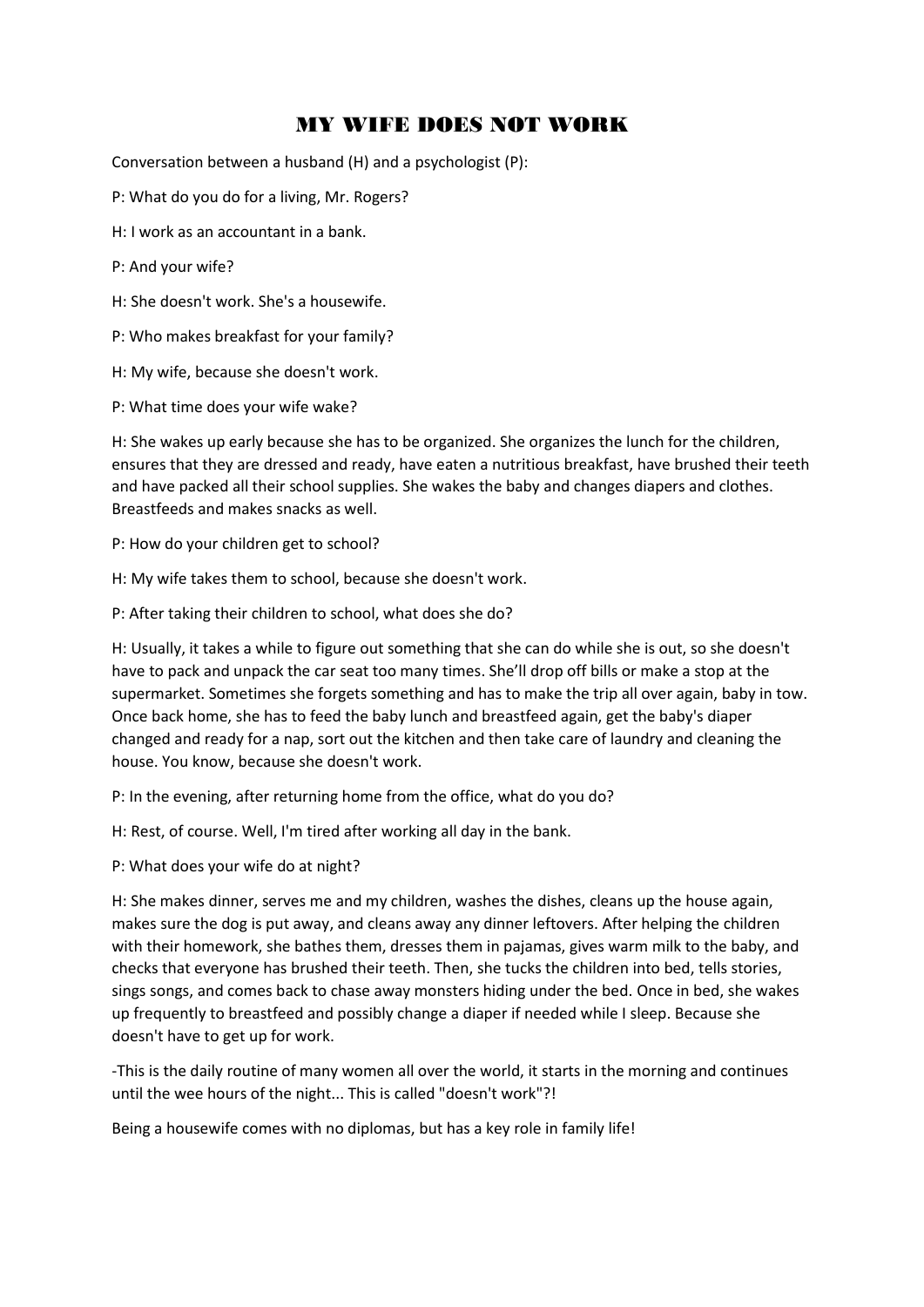Enjoy and appreciate your wife, mother, grandma, aunt, sister, daughter... Because their sacrifice is priceless.

Somebody asked her...

Are you a woman who works, or are you 'just' a housewife?

She replied:

I work as a wife of the home, 24 hours a day.

I am a mother,

I am a woman,

I am a daughter,

I am the alarm clock,

I am the cook,

I am the maid,

I am the master,

I am the bartender,

I am the babysitter,

I am a nurse,

I am a manual worker,

I am a security officer,

I am the advisor,

I am the comforter.

I don't have vacation days,

I don't have a licence for disease,

I don't have a day off.

I work day and night,

I'm on duty all the time,

I do not receive salary and...

Even so, I often hear the phrase:

"But what do you do all day?"

Dedicated to all the women who give their lives for the welfare of their families.

The woman is like salt: